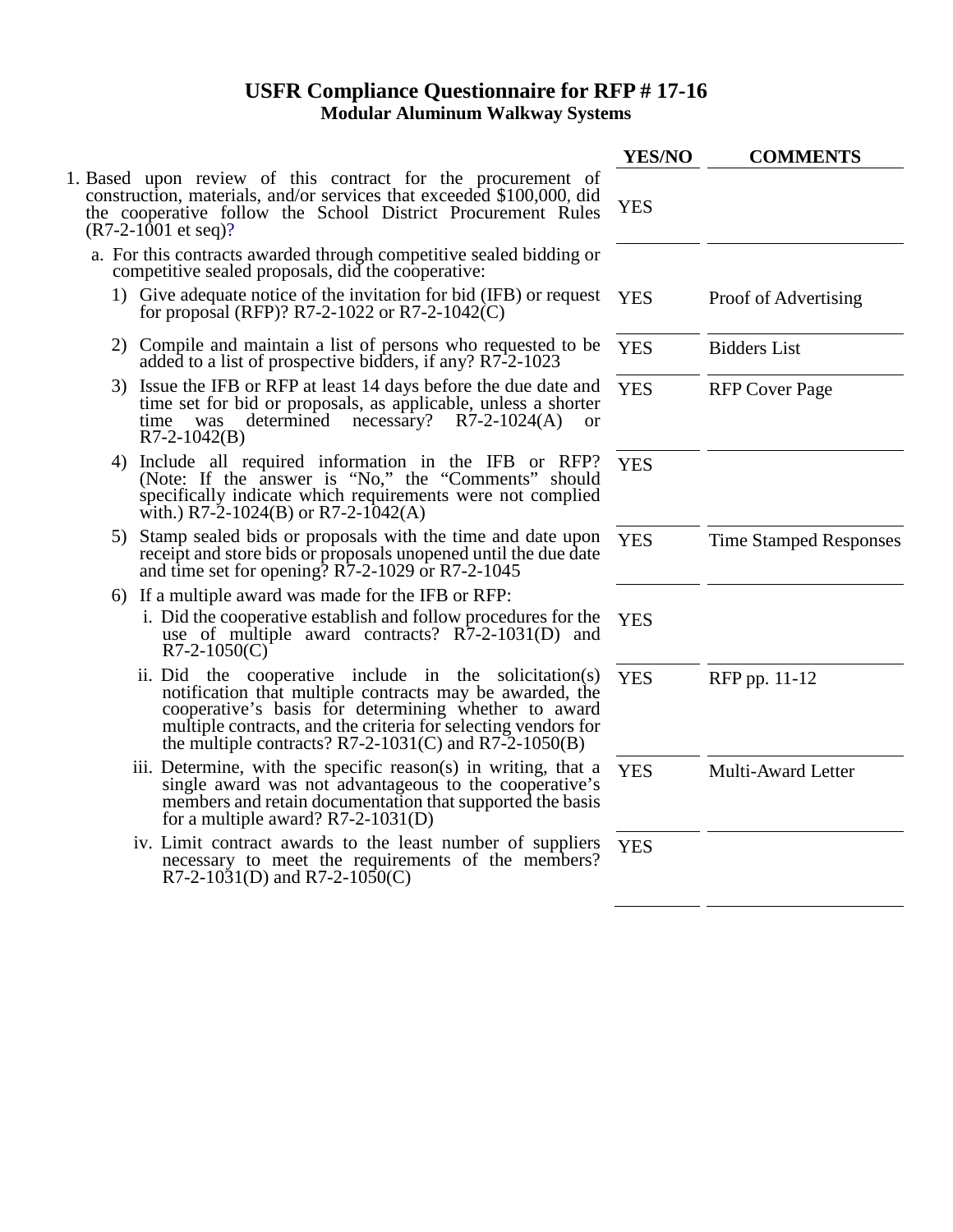|                                                                                                                                                                                                                                                                                                                                                                                                                          | <b>YES/NO</b> | <b>COMMENTS</b>  |
|--------------------------------------------------------------------------------------------------------------------------------------------------------------------------------------------------------------------------------------------------------------------------------------------------------------------------------------------------------------------------------------------------------------------------|---------------|------------------|
| For contracts where only one responsive bid or proposal was<br>received, determine that the price submitted was fair and<br>reasonable, and that either other prospective offerors had<br>reasonable opportunity to respond or there was not adequate<br>time for resolicitation, and retain documentation that<br>supported the basis for the determination? R7-2-1032 or<br>$R\bar{7}$ -2-1046(A)(1)                   | N/A           |                  |
| b. For this contract awarded through competitive sealed bidding, did<br>the cooperative award the contracts to the lowest responsible and<br>responsive bidder whose bid conformed, in all material respects,<br>to the requirements and evaluation criteria set forth in the IFB?<br>(Note: If the answer is "No," the "Comments" should specifically<br>indicate which requirements were not complied with.) R7-2-1031 | N/A           |                  |
| c. For this contract awarded through competitive sealed proposals,<br>did the cooperative award the contract to the offeror whose<br>proposal was determined, with the specific reason(s) in writing, to<br>be most advantageous to the cooperative's members based on the<br>factors set forth in the RFP and retain documentation that<br>supported the determination? R7-2-1050                                       | <b>YES</b>    |                  |
| 2. Did the cooperative have signed conflict-of-interest disclosures filed<br>for any employee or nonemployee evaluation committee members?<br>R7-2-1008 and R7-2-1015                                                                                                                                                                                                                                                    | <b>YES</b>    |                  |
| 3. If the cooperative used a qualified select bidders list to procure<br>construction services, did the cooperative comply with requirements<br>of R7-2-1101?                                                                                                                                                                                                                                                            | N/A           |                  |
| 4. If the cooperative used construction-manager-at-risk, design-build, or<br>job-order-contracting to procure construction services, did the<br>cooperative comply with the requirements of R7-2-1100 through<br>R7-2-1115?                                                                                                                                                                                              | N/A           |                  |
| 5. If the cooperative procured goods and services using reverse auctions<br>or electronic bidding, did the cooperative comply with the<br>requirements of R7-2-1018, R7-2-1021, or R7-2-1041?                                                                                                                                                                                                                            | N/A           |                  |
| 6. For purchases made through the Simplified School Construction<br>Procurement Program, did the cooperative follow the requirements of<br>R7-2-1033? (Note: If the answer is "No," the "Comments" should<br>specifically indicate which requirements were not complied with.)                                                                                                                                           | N/A           |                  |
| 7. If the cooperative used multi-term contracts for any of the contracts<br>tested in question 1:                                                                                                                                                                                                                                                                                                                        |               |                  |
| Were the terms and conditions of renewal or extension, if any,<br>a.<br>included in the IFB or RFP? A.R.S. $\S15-213(K)$ and R7-2-1093                                                                                                                                                                                                                                                                                   | <b>YES</b>    | <b>RFP</b> p. 16 |
| b. For materials or services and contracts for job-order-contracting<br>construction services that were entered into for more than $\bar{5}$<br>years, did the cooperative determine in writing, before the<br>procurement solicitation was issued, that a contract of longer<br>duration would be advantageous to its members? A.R.S.<br>$$15-213(K)$ and R7-2-1093                                                     | N/A           |                  |
| 8. Did the cooperative prevent additional purchases by new members<br>that would materially change the volume of goods or services<br>estimated in the original solicitation? R7-2-1011                                                                                                                                                                                                                                  | N/A           |                  |
|                                                                                                                                                                                                                                                                                                                                                                                                                          |               |                  |